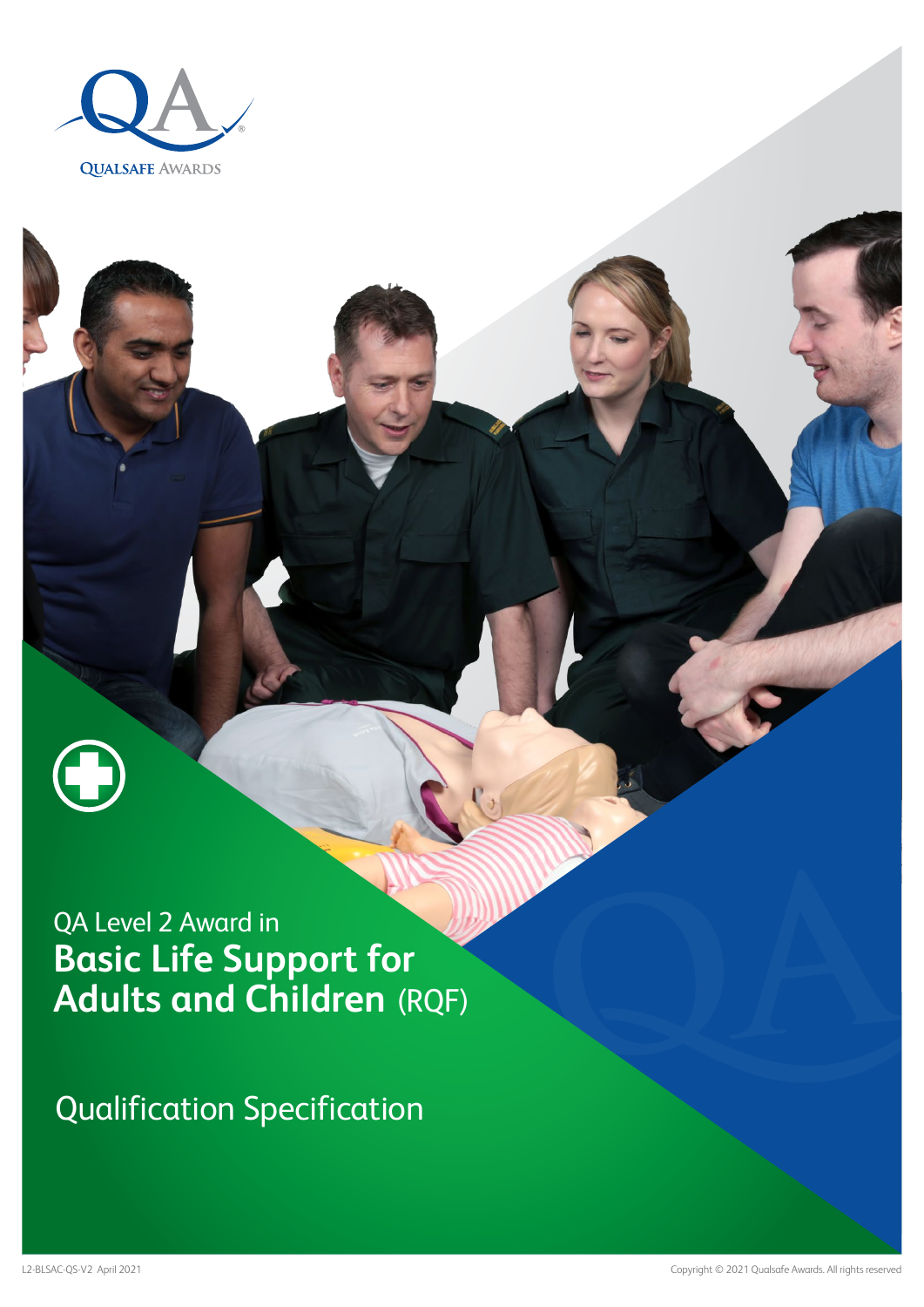## **Contents**

### **[Qualification approval](#page-3-0)**

| Specific equality issues relevant |  |
|-----------------------------------|--|
|                                   |  |
|                                   |  |

### **[Quality assurance...........................................................09](#page-8-0)** [Centre internal quality assurance...........................09](#page-8-0) [Qualsafe Awards external quality assurance.....09](#page-8-0) **[Further information.....................................................10](#page-9-0)** Contact us [.......................................................................10](#page-9-0) [Useful addresses and websites..............................10](#page-9-0) **[Appendix 1 – Qualification unit...............11](#page-10-0) [Appendix 2 – Occupational knowledge,](#page-11-0)  [competence and experience............................12](#page-11-0) [Appendix 3 – Acceptable training/](#page-12-0)**

| <b>Appendix 4 - Qualifications suitable</b> |  |
|---------------------------------------------|--|

**[for internal quality assurance........................14](#page-13-0)**

### **Key Qualification Information**

| <b>Qualification number:</b>           |
|----------------------------------------|
| Operational start date                 |
| <b>Total Qualification Time (TQT):</b> |
| <b>Guided Learning Hours (GLH):</b>    |
| Number of units:                       |
| Credit value:                          |
| <b>Assessment Methods:</b>             |

**603/2547/1 1 Nov 2017 4 3 1 mandatory unit 1**

**Practical assessment – 5 completed throughout the course**

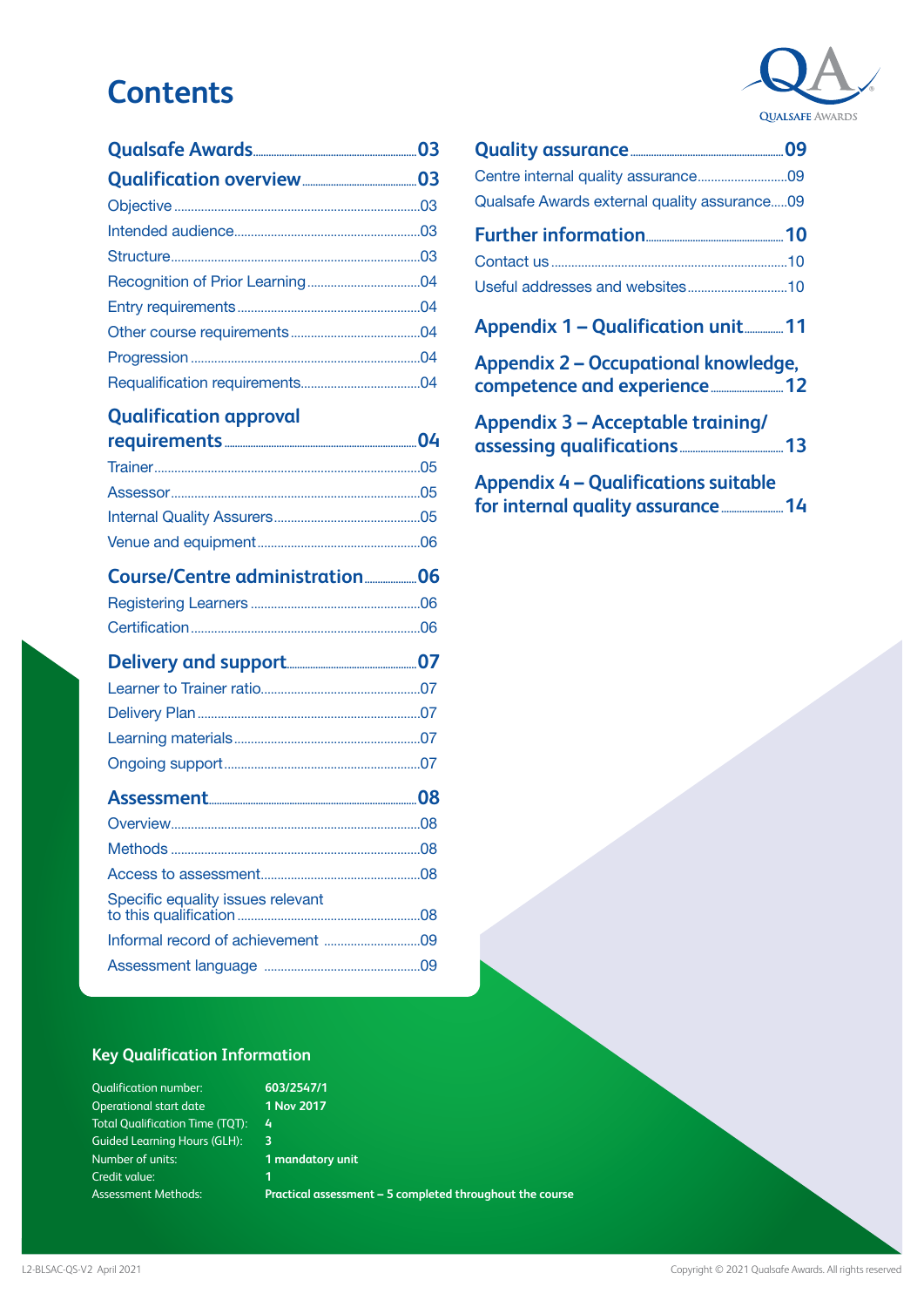

## <span id="page-2-0"></span>**Qualsafe Awards**

Not only is Qualsafe Awards (QA) one of the largest Awarding Organisations (AO) in the UK, we are also the biggest AO for First Aid qualifications, making us an extremely trusted and recognisable name that employers look for when selecting a training provider.

We are recognised and regulated by the Office of Qualifications and Examinations Regulation (Ofqual), Qualifications Wales and the Northern Ireland Council for the Curriculum, Examinations and Assessment (CCEA). This means we can offer Centres an extensive range of qualification suites including First Aid; Prehospital Care; Health and Safety; Mental Health First Aid; Licensing; Food Safety; Fire Safety; Education and Training; Manual Handling and Health and Social Care.

With a specialist team of subject matter experts on hand to support our Centres, including A&E Consultants, doctors, paramedics, nurses, physiotherapists and specialists in other sectors such as mental health, you can be confident that you are truly working with the industry experts.

# **Qualification overview**

This qualification forms part of the QA First Aid suite of qualifications. The qualification and learning outcomes are based on the recommendations of:

- Resuscitation Council (UK)
- A distinguished panel of experts in emergency medical care

This QA qualification outlines a range of knowledge and practical skills in providing basic life support for adults and children. Learners will practise assessing and managing a casualty who needs basic life support.

This qualification specification provides information for Centres about the delivery of the QA Level 2 Award, in Basic Life Support for Adults and Children (RQF) and includes the unit information, assessment methods and quality assurance arrangements.

### **Objective**

The objective of the qualification is to benefit Learners by preparing them to deal with an adult and a child who needs basic life support.

### **Intended audience**

This qualification is for people who have a specific interest or a responsibility at work, or in voluntary and community activities, to be able to provide basic life support for adults and children.

### **Structure**

This qualification contains 1 mandatory unit with a Total Qualification Time (TQT) of 4 hours. Full details of this unit are in *Appendix 1*.

Learners must complete all assessments successfully within the registration period to achieve the qualification. The maximum period to achieve this qualification, including any referrals is 3 weeks.

TQT is the total number of hours required for a Learner to achieve this qualification. It has 2 elements:

- Guided Learning Hours (GLH) is the time a Learner is being taught and assessed under the immediate guidance of a Trainer/Assessor, which for this qualification is 3 GLH, and
- The number of hours a Learner will reasonably be likely to spend in preparation and study as directed by but not under the immediate guidance or supervision of a Trainer, e.g. pre-course reading, which for this qualification is 1 hour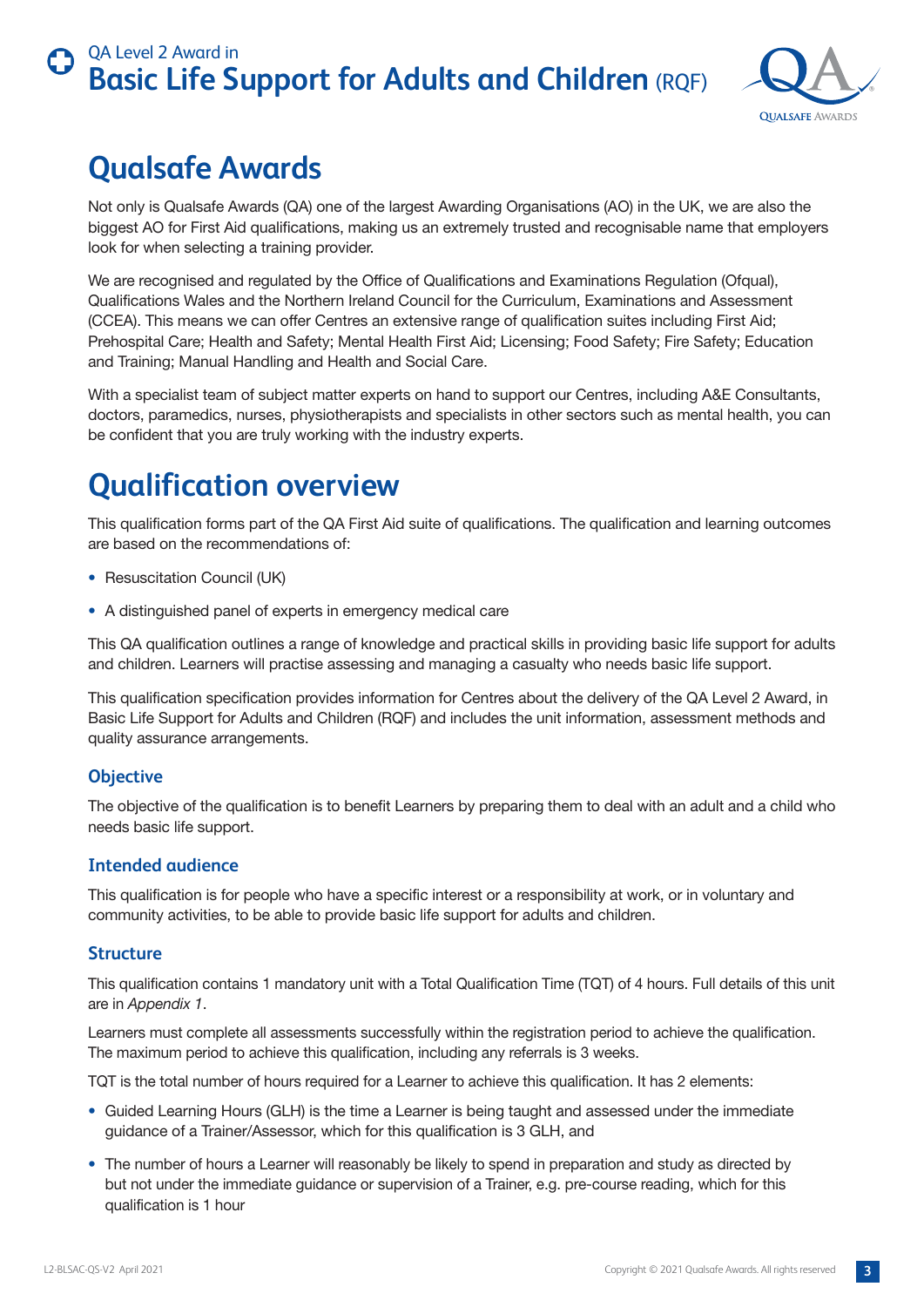

### <span id="page-3-0"></span>**Recognition of Prior Learning**

Recognition of Prior Learning (RPL) is a process for recognising any previous learning undertaken or assessments attained by a Learner. The Learner must prove they have met some or all of the learning outcomes or assessment criteria for this qualification before RPL can be considered.

Any evidence submitted as RPL must be, valid, authentic, reliable, current and specific.

In some cases, Centres may need to carry out mapping against QA learning outcomes and assessment criteria to confirm comparability of qualification certificates or evidence being submitted. Mapping templates created by QA must be used for this process. Please see QA *Recognition of Prior Learning (RPL) Policy* for further details.

RPL is considered for this qualification. The potential outcomes could include reduction or exemption of:

- Learning outcomes or GLH
- Assessments

RPL for this qualification **must** be approved by QA prior to implementation. **Note:** Charges may apply.

### **Entry requirements**

Learners must be at least 14 years old on the first day of the training and be able to perform practical tasks at floor level. There are no other formal entry requirements but we strongly recommend Learners have a minimum of Level 1 in literacy and numeracy or equivalent.

#### **Other course requirements**

Due to the practical nature of this course, Learners should wear appropriate clothing and footwear, e.g. trousers and flat footwear.

#### **Progression**

The QA Level 2 Award in Basic Life Support for Adults and Children (RQF) may be used towards other qualifications at the same and higher level, plus aid career progression in a relevant profession.

#### **Requalification requirements**

This qualification is valid for a period of 1 year. The Learner needs to retake the qualification before the certificate expiry date to remain qualified.

## **Qualification approval requirements**

Qualsafe Awards requires the Centre:

- To have appropriate policies, systems and procedures in place
- To appoint suitable individuals from their personnel team to train, assess and quality assure their QA qualifications
- To have suitable and adequate venues, equipment and learning resources

In order to secure and maintain approval from QA, Centres need a minimum staffing requirement for each qualification suite they deliver, which for this qualification is:

| <b>One Trainer/Assessor</b>         | Responsible for the delivery and assessment of qualifications                                |
|-------------------------------------|----------------------------------------------------------------------------------------------|
| <b>One Internal Quality Assurer</b> | Responsible for quality assuring the delivery, assessment and awarding of this qualification |

Qualsafe Awards requires the Centre staff to read and understand QA's key policies and procedures, and to abide by their contents.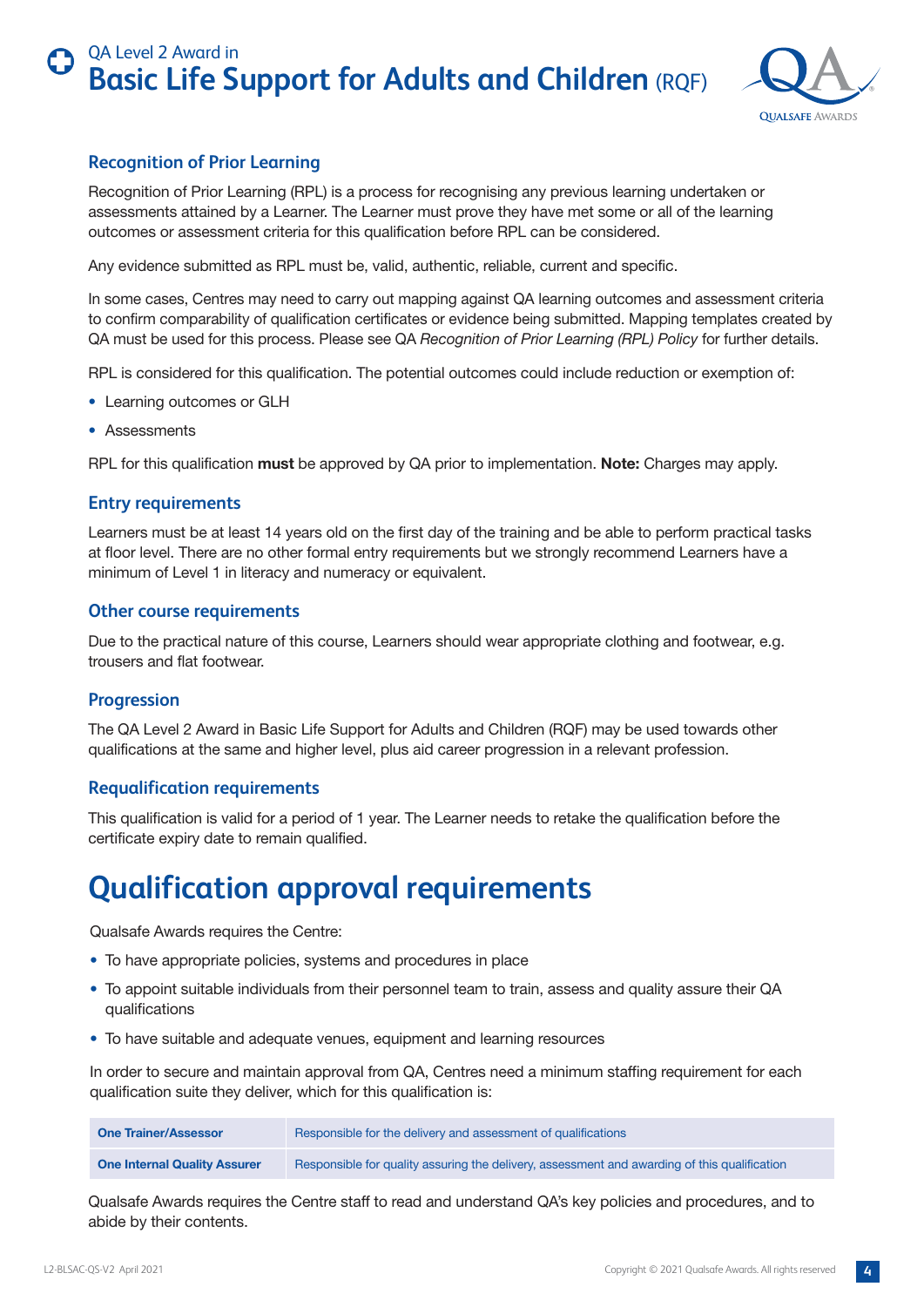

### <span id="page-4-0"></span>**Trainer**

All Trainers should have the skills, knowledge and experience to be able to teach and demonstrate the subject. Each Trainer must be approved by Qualsafe Awards and provide evidence of:

- 1. A first aid at work qualification/medical registration as shown in *Appendix 2*
- 2. An acceptable teaching/training qualification as shown in *Appendix 3*
- 3. An acceptable log/record of teaching first aid as shown in *Appendix 2*

Trainers are expected to keep up to date with the subject area and provide evidence of continuing professional development (CPD).

#### **Assessor**

All Assessors should have the skills, knowledge and experience to be able to assess the subject. Each Assessor must be approved by Qualsafe Awards and provide evidence of:

- 1. A first aid at work qualification/medical registration as shown in *Appendix 2*
- 2. An acceptable assessing qualification as shown in *Appendix 3* **or** attendance at relevant CPD training with an Awarding Organisation (AO)
- 3. An acceptable log/record of assessing first aid as shown in *Appendix 2*

There is no requirement for a separate Assessor when delivering this qualification. Trainers can perform the role of both Trainer and Assessor providing they meet the requirements for each role.

Assessors are expected to keep up to date with the subject area and provide evidence of CPD.

### **Internal Quality Assurers**

Internal Quality Assurers (IQAs) of this qualification must have knowledge and competency in first aid as well as knowledge and competency in internal quality assurance. Each IQA must be approved by Qualsafe Awards and provide evidence of:

- 1. A first aid at work qualification/medical registration as shown in *Appendix 2*
- 2. An acceptable internal quality assurance qualification as shown in *Appendix 4* **or** relevant CPD training with an Awarding Organisation (AO) as shown in *Appendix 4*

IQAs are expected to keep up to date with the subject area and provide evidence of CPD.

They must also:

- Have knowledge of the requirements of the qualification they are quality assuring at the time the assessment is taking place
- Have knowledge and understanding of the role of IQAs
- Visit and observe assessments
- Carry out other related internal quality assurance

Full details of the Centre's requirements for internal quality assurance are in the QA *Centre Quality Assurance Guidance*.

**Note:** IQAs cannot quality assure a course for which they were the Trainer and/or Assessor.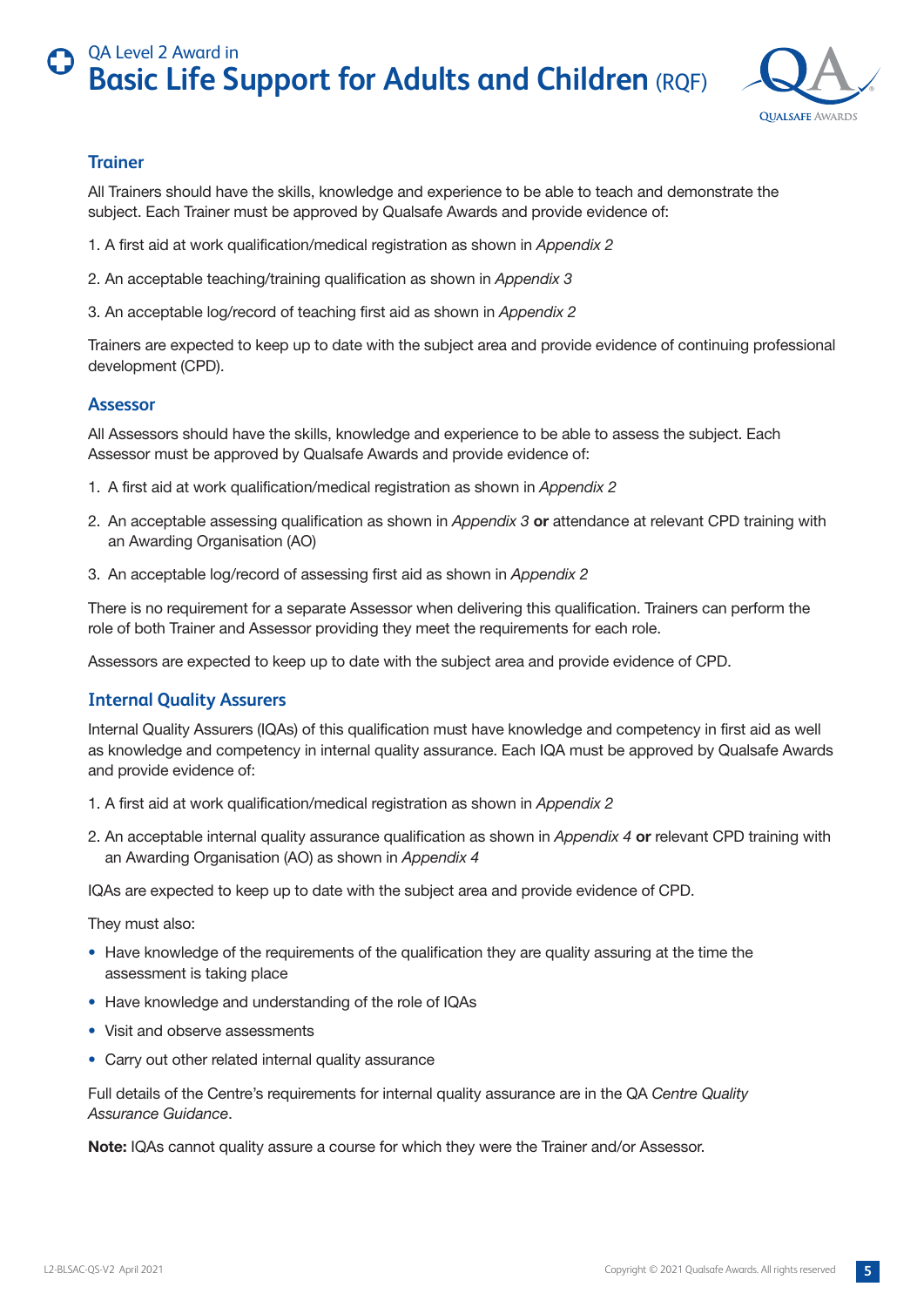

### <span id="page-5-0"></span>**Venue and equipment**

Quality training involves using premises conducive to learning and it is a Centre's responsibility to make sure all venues used for training and assessment purposes are suitable and adequate – whether these are hired or in-house training rooms. They must also comply with all current legislation.

In addition, it is important to use a wide range of equipment and learning resources to support delivery.

As a minimum, Centres must make sure their venues, equipment and other resources include:

| Area                                                    | <b>Requirements:</b>                                                                                                                                                                                                                                                                      |
|---------------------------------------------------------|-------------------------------------------------------------------------------------------------------------------------------------------------------------------------------------------------------------------------------------------------------------------------------------------|
| <b>Resuscitation manikins</b>                           | Provide a minimum ratio of 1 manikin to every 4 Learners, 1 child manikin to every 4 Learners and<br>1 baby manikin to every 4 Learners to facilitate training and assessment of rescue breaths, chest<br>compressions and Automated External Defibrillation (AED) pad placement.         |
| <b>Hygiene</b>                                          | Sufficient procedures to maintain hygiene when using resuscitation manikins and other training<br>equipment.                                                                                                                                                                              |
| <b>Audio visual (AV) equipment</b><br>and training aids | Sufficient AV equipment and training aids to facilitate learning using varying teaching methods.                                                                                                                                                                                          |
| <b>Learning materials</b>                               | Provide Learners with clear and accurate reference books/handouts covering the topics included<br>in the qualification.                                                                                                                                                                   |
| <b>AED trainers</b>                                     | For qualifications including AED training, at least 1 AED trainer to every 4 Learners. If fewer AED<br>trainers are provided, adjust learning hours/lesson plans accordingly to make sure Learners are<br>not disadvantaged.                                                              |
| <b>Choking vest/manikins</b>                            | Provide Learners with suitable choking vests or manikins to facilitate training and assessment of<br>back blows and abdominal thrusts.                                                                                                                                                    |
| <b>Training venue</b>                                   | The training venue must meet acceptable health and safety standards and be conducive to<br>learning, with sufficient:<br>size, floor surfaces, seating, writing surfaces, toilet facilities, ventilation, lighting, heating, access,<br>exits, cleanliness, absence of distracting noise. |

## **Course/Centre administration**

### **Registering Learners**

Register Learners with Qualsafe Awards in accordance with the guidance in the QA *Centre Handbook*.

### **Certification**

After a Learner has completed an assessment, unit or qualification, whether they have passed or not, Centres must enter the details and assessment results on the Customer Portal at:

#### www.qualsafeawards.org

Centres will be given login details and guidance on using the Customer Portal when they are approved to deliver a QA qualification.

The Learner receives a certificate on achieving this qualification.

The certificate date is the date the Learner achieves the final unit. This qualification is valid for 1 year. The Learner needs to re-take the qualification and the assessments before the end of the 1 year to remain qualified.

QA have developed a verification tool that means the validity of every certificate can be verified online. This verification tool can be found on the QA website.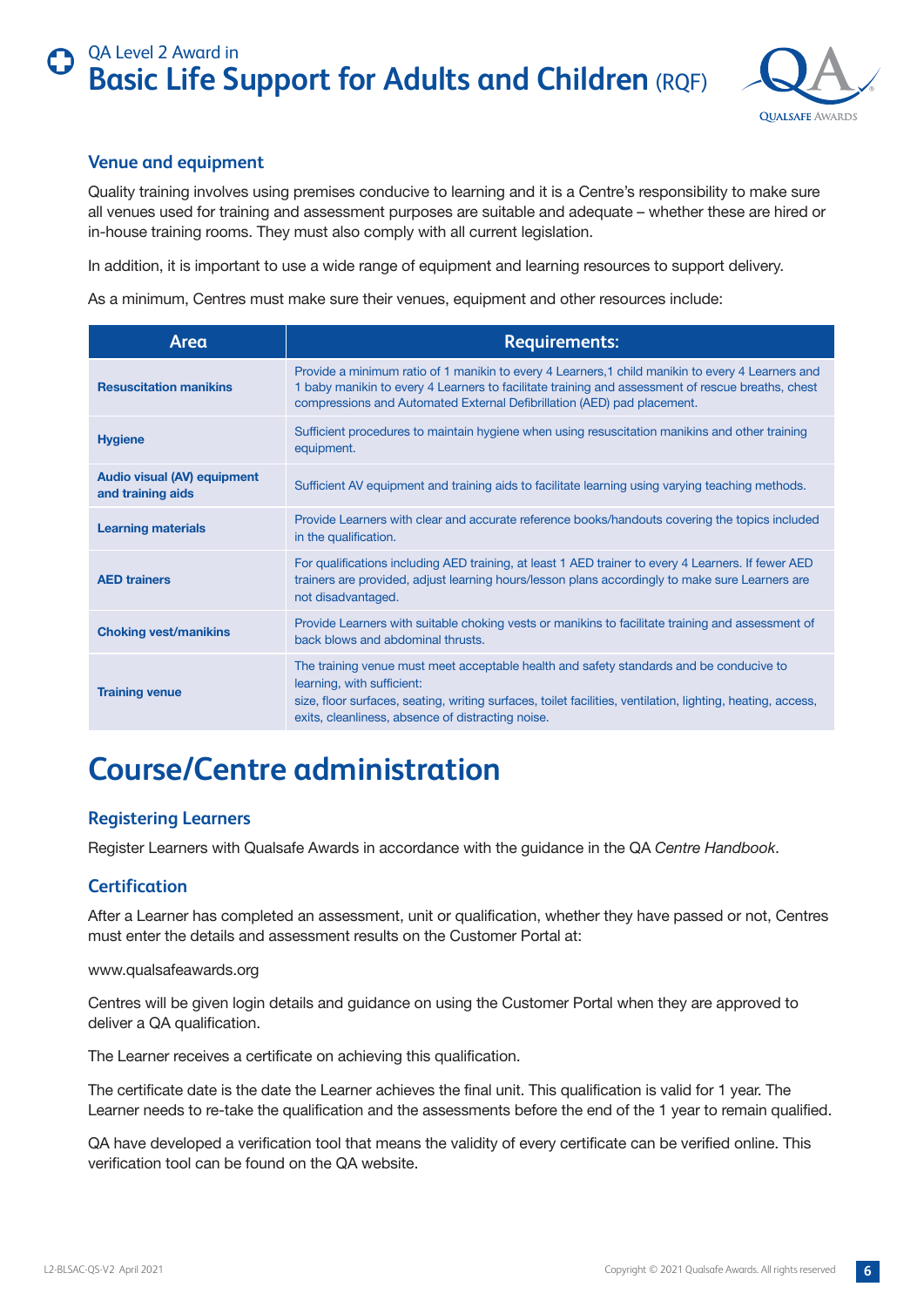

# <span id="page-6-0"></span>**Delivery and support**

### **Learner to Trainer ratio**

To maintain the quality of training and assessment, make sure the class ratio is no more than 12 Learners to 1 Trainer. Never allow more Learners on the course than you can cater for during the assessment.

### **Delivery plan**

Qualsafe Awards provides Centres with a complimentary course programme and detailed lesson plans, which are carefully designed to meet the objective of this qualification and the needs of Learners, making sure Learners are adequately prepared for the assessments.

Centres not using QA lesson plans, which are created and provided free on qualification approval, must submit their own delivery plan and have it approved by us **before** delivering this qualification. **Note:** Charges may apply. The delivery plan should:

- Include a course timetable and detailed lesson plans, clearly showing the required subjects and criteria/ learning outcomes are covered and the minimum 3 guided learning hours are met
- Be carefully designed to meet the objective of this qualification and the needs of Learners, making sure Learners are adequately prepared for the assessments
- Be emailed to: info@qualsafeawards.org

### **Learning materials**

Centres must provide each Learner with suitable reference materials that covers the lesson plans and learning outcomes for this qualification. We recommend:

• *Emergency First Aid Made Easy* by Nigel Barraclough

Centres can choose alternative books or other learning materials but these **must be approved** by Qualsafe Awards prior to use. **Note:** Charges may apply.

### **Ongoing support**

Qualsafe Awards Centres should provide appropriate levels of support to Learners throughout the qualification. The purpose of the support is to:

- Assess knowledge and competence in relation to learning outcomes and the detailed assessment criteria of the unit within the qualification, see *Appendix 1*
- Give Learners feedback on their progress and how they might be able to improve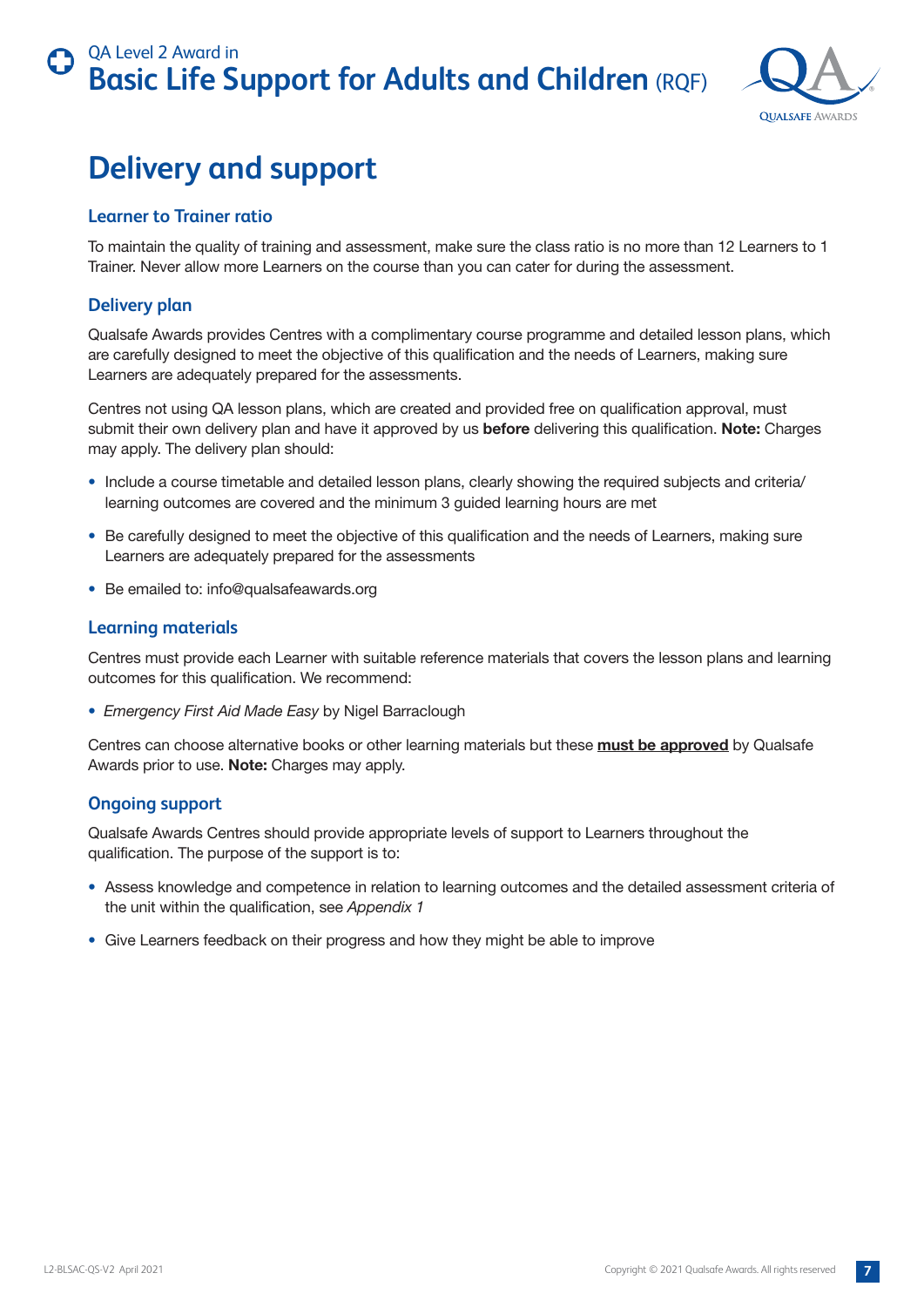

## <span id="page-7-0"></span>**Assessment**

### **Overview**

The QA Level 2 Award in Basic Life Support for Adults and Children (RQF) skills and knowledge should be taught and assessed in accordance with currently accepted first aid practice in the UK.

### **Methods**

Qualsafe Awards has devised externally set, internally marked assessment tools to make sure Learners are assessed against the required knowledge, skills and understanding, as detailed in the learning outcomes and assessment criteria shown in the *Appendix 1*. Centres should download all assessment papers from the Customer Portal in advance of the course. For each unit there are:

- Practical assessments observed by the Trainer throughout the course, with the results of each learning outcome recorded on the practical assessment paperwork, see QA *Guide to Assessing First Aid Qualifications*. There are 5 mandatory practical assessments for this qualification:
	- CPR and safe use of an AED
	- Child CPR and safe use of an AED
	- Infant CPR and safe use of an AED
	- Choking casualty (BLSA&C)
	- Unconscious casualty (BLSA&C)

**Note:** The practical assessments are shown together on a double-sided sheet. The uniquely numbered sheets give each Learner a unique identifier for our computer systems.

**Note:** Centres should download all assessment papers from the Customer Portal in advance of the course.

#### **Access to assessment**

Qualsafe Awards is committed to equality when designing the assessments for this qualification. Centres can make sure they do not unfairly exclude the assessment needs of a particular Learner by following the QA *Access to Assessment Policy* to determine whether it is appropriate to make a:

- Reasonable adjustment or
- Special consideration

When a reasonable adjustment is made or requested, e.g. written or theory assessment delivered verbally, Centres must complete a Reasonable Adjustment Form and send it to QA with any relevant supporting evidence. Centres should retain a copy of this form for their own records.

Learners may be eligible for special consideration if they have been affected by adverse circumstances beyond their control. A Special Consideration Request Form should be completed and sent to QA for consideration with along supporting evidence prior to implementation. Centres should retain a copy of this form for their own records.

**Note:** If you have any suggestions for improvements, please let us know.

Learners should be informed about Centre's and QA's appeals procedures and how they can access these.

### **Specific equality issues relevant to this qualification**

It is important no Learner is turned away from a training course due to disabilities or impairments. To assess competence and gain certification however, the Learner will need to demonstrate certain practical skills. For instance, for first aid qualifications the Learner must be assessed performing practical tasks such as CPR, as per QA *Guide to Assessing First Aid Qualifications*. To pass the assessment, the Learner must demonstrate the required practical skills without assistance from a third party.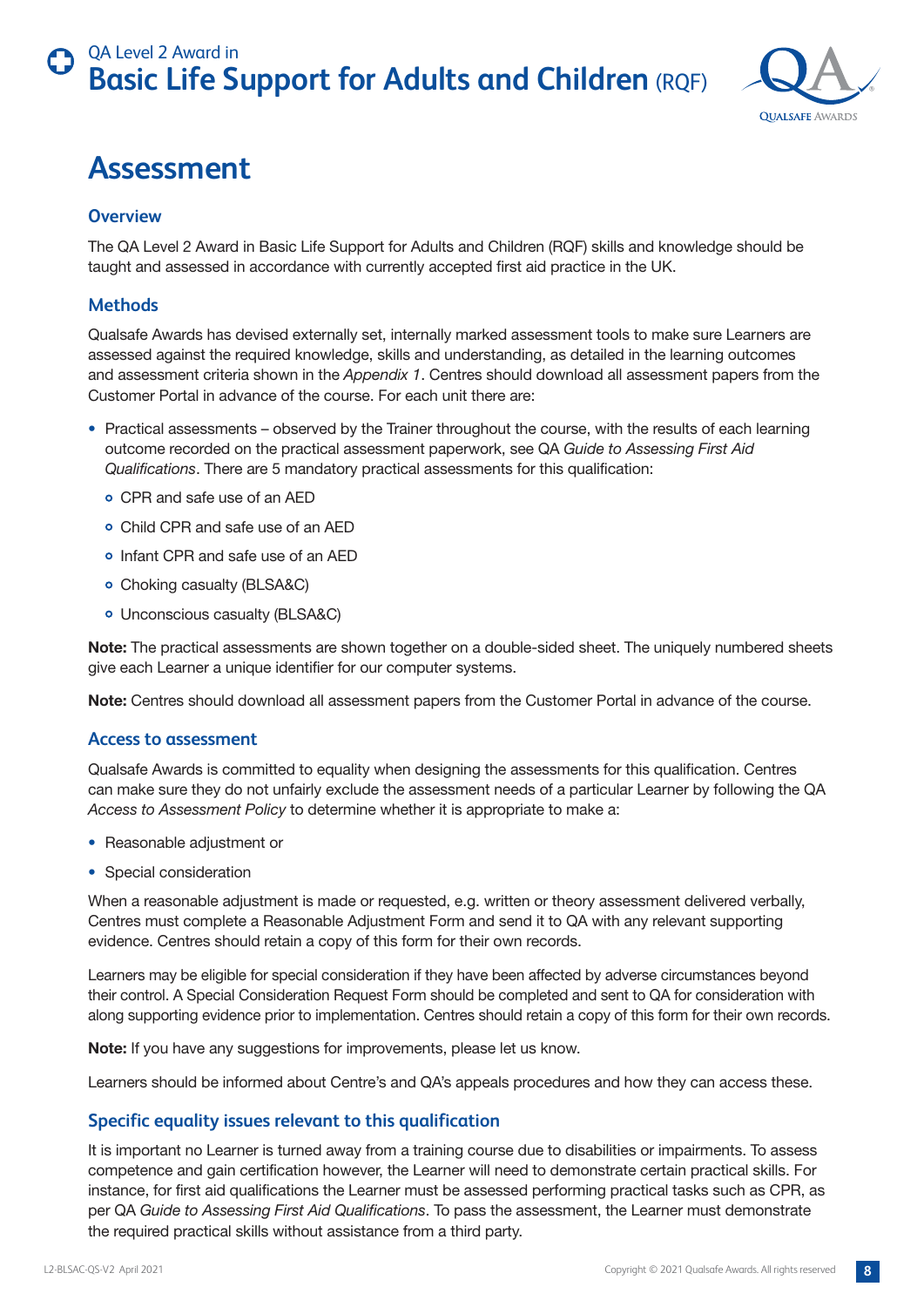

### <span id="page-8-0"></span>**Informal record of achievement**

If a Learner with disabilities cannot perform 1 or more of the practical tasks required, it may be possible for the Centre to provide a letter recording the learning outcomes that the Learner achieved. For example, a Learner may be able to demonstrate chest compression only CPR and instruct a third party how to place a casualty in the recovery position. The letter should clearly state that "this record of achievement does **not** constitute a QA Level 2 Award, in Basic Life Support for Adults and Children (RQF)".

### **Assessment language**

Assessment in British Sign Language (BSL) may be permitted for this qualification for the purpose of a Reasonable Adjustment. See QA *Reasonable Adjustment Policy*.

Assessment in languages other than English may be permitted. However, the certificate issued could only be used to support a role in the workplace as long as proficiency in English is not required for the role supported by the qualification. See QA *Language Policy*.

Prior approval from QA is required before any assessment is delivered through BSL or a language other than English. Any request will be considered in terms of viability and there may be charges depending on the work required to meet the request, e.g. translating assessment papers.

If a Learner passes the assessment process in another language or through BSL, their certificate will show extra information, including the language of assessment and if required, confirmation of the context in which the certificate can be used.

## **Quality assurance**

### **Centre internal quality assurance**

The Centre is required to sample a reasonable amount of assessments as part of the quality assurance of the qualification. This standardisation of assessment across Learners and Trainers is to make sure there is fairness and consistency in assessment practices. Further details can be found in the QA *Centre Quality Assurance Guidance.*

Centres must retain all Learner documents and records for a period of 3 years and make sure these are available for review by Qualsafe Awards or our representatives, e.g. External Quality Assurers (EQAs), on request.

### **Qualsafe Awards external quality assurance**

Qualsafe Awards operates a system of ongoing monitoring, support and feedback for approved Centres across the United Kingdom.

QA employs a risk-based model to decide the frequency of external quality assurance activity.

Further details of the Qualsafe Awards' external quality assurance programme are available in the QA *Centre Quality Assurance Guidance*.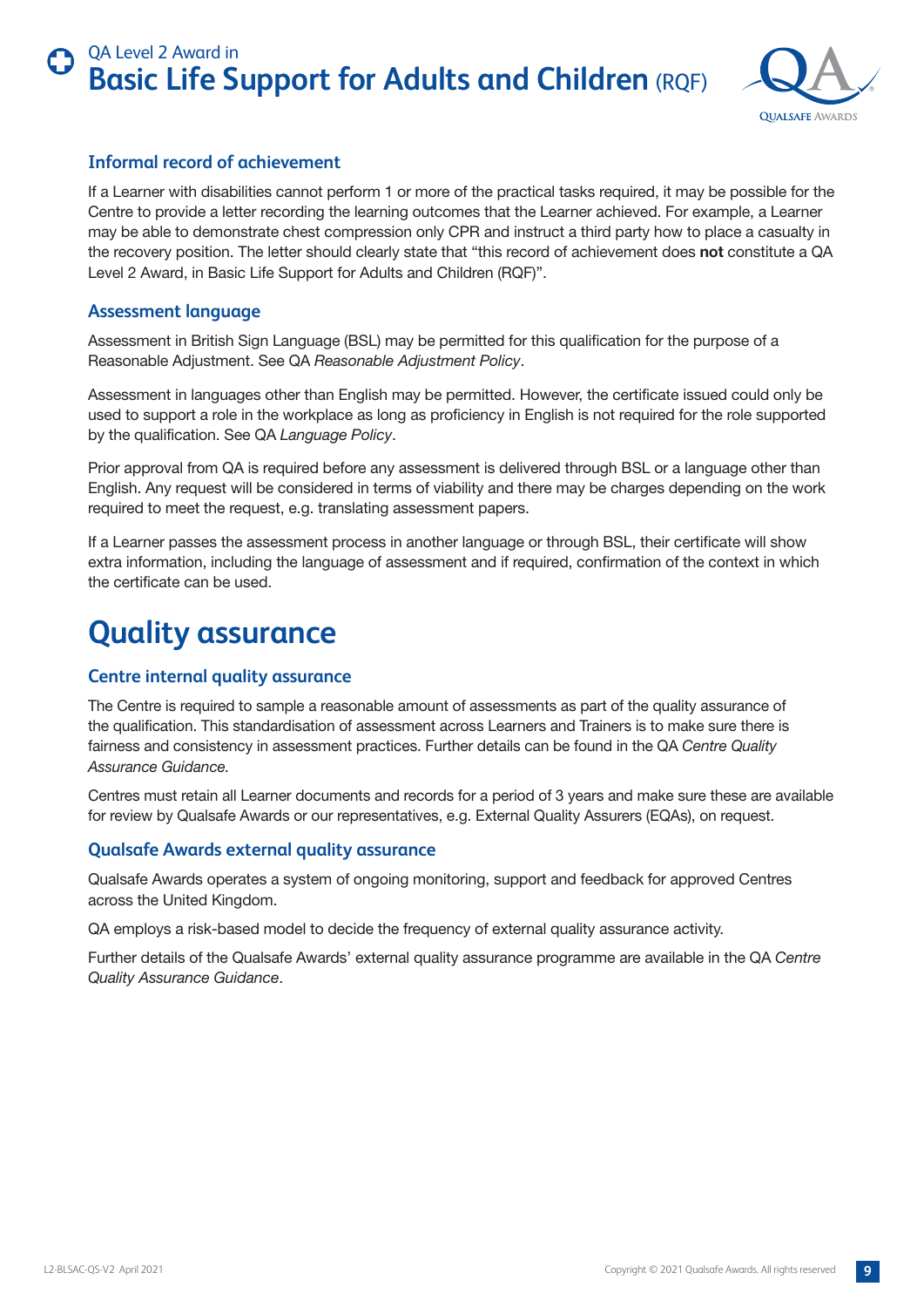

# <span id="page-9-0"></span>**Further information**

### **Contact us**

If you have any queries or comments we would be happy to help you, contact us: Email: info@qualsafeawards.org Tel: 0330 660 0899

### **Useful addresses and websites**

- Qualsafe Awards, City View, 3 Wapping Road, Bradford, BD3 0ED [www.qualsafeawards.org/home](http://www.qualsafeawards.org/home)
- Office of Qualifications and Examinations Regulation (Ofqual): [www.gov.uk/government/organisations/ofqual](http://www.gov.uk/government/organisations/ofqual)
- Scottish Qualifications Authority (SQA) Accreditation: http://accreditation.sqa.org.uk
- Qualifications Wales: www.qualificationswales.org
- Health & Safety Executive (HSE): [www.hse.gov.uk](http://www.hse.gov.uk)
- Resuscitation Council (UK): [www.resus.org.uk](http://www.resus.org.uk)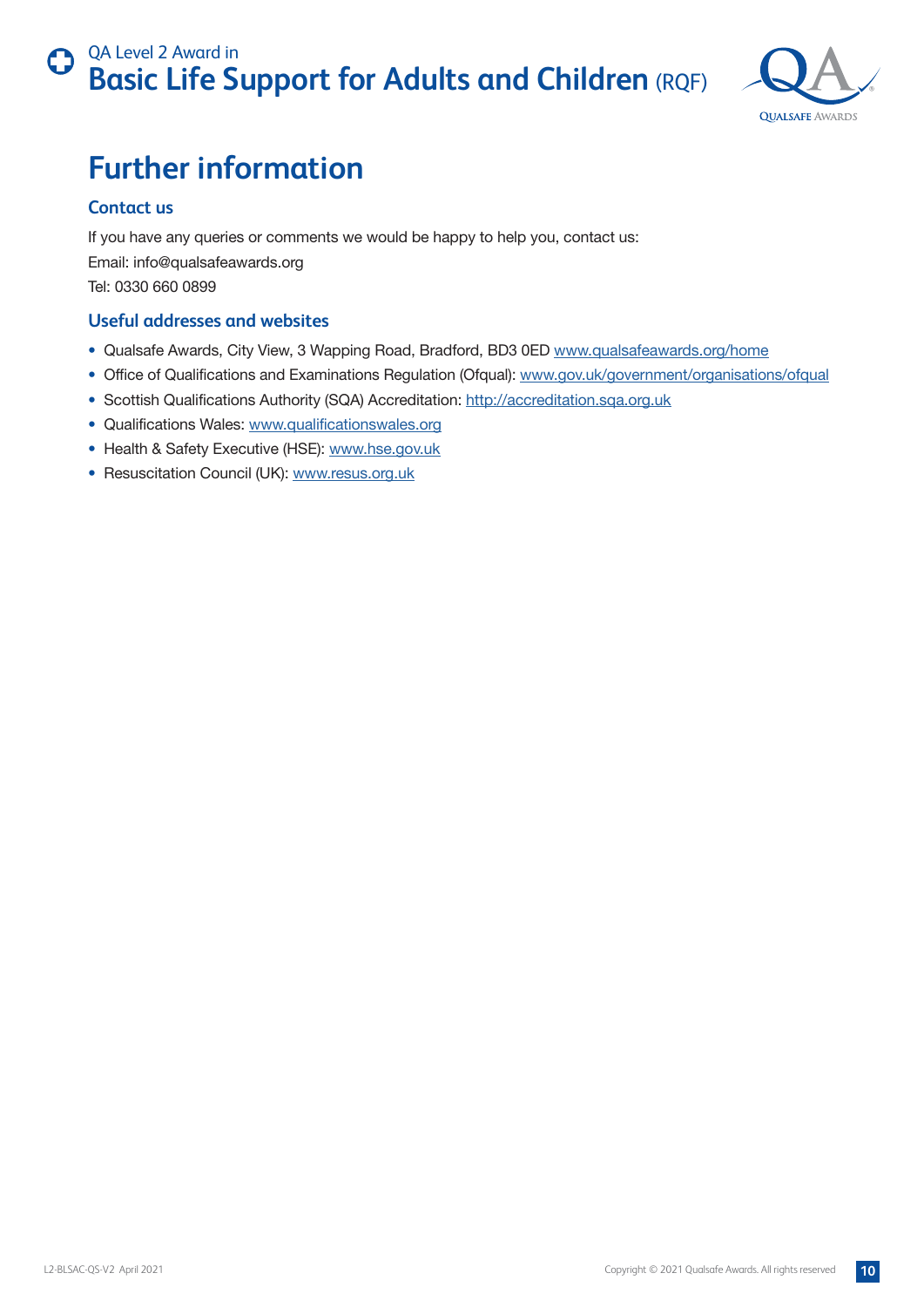

# <span id="page-10-0"></span>**Appendix 1 – Qualification unit**

| <b>Title:</b>                                                                     | Basic Life Support for Adults and Children                                                                                                                                                                                                                                     |
|-----------------------------------------------------------------------------------|--------------------------------------------------------------------------------------------------------------------------------------------------------------------------------------------------------------------------------------------------------------------------------|
| GLH:                                                                              | 3                                                                                                                                                                                                                                                                              |
| Level:                                                                            | $\overline{2}$                                                                                                                                                                                                                                                                 |
| <b>Credit value:</b>                                                              | 1                                                                                                                                                                                                                                                                              |
| <b>Learning outcomes</b><br>The Learner will:                                     | <b>Assessment criteria</b><br><b>The Learner can:</b>                                                                                                                                                                                                                          |
| 1. Be able to manage an<br>unresponsive casualty who<br>is not breathing normally | 1.1 Assess the scene for danger<br>1.2 Recognise the need to commence <b>cardiopulmonary resuscitation (CPR)</b><br>1.3 Demonstrate CPR using:<br>• Adult manikin<br>• Child manikin<br>• Infant manikin                                                                       |
| 2. Be able to manage an<br>unresponsive casualty who<br>is breathing normally     | 2.1 Assess the level of consciousness of an adult, child and infant<br>2.2 Open an airway and check breathing of an adult, child and infant<br>2.3 Place an unconscious adult and child in the recovery position<br>2.4 Demonstrate holding an infant in the recovery position |
| 3. Be able to recognise and<br>assist a casualty who is<br>choking                | 3.1 Recognise an adult, child and infant who is choking<br>3.2 Administer first aid to an adult, child and infant who is choking                                                                                                                                               |
| Other information<br><b>CPR</b>                                                   | Must include correct placement of AED pads and following of AED instructions                                                                                                                                                                                                   |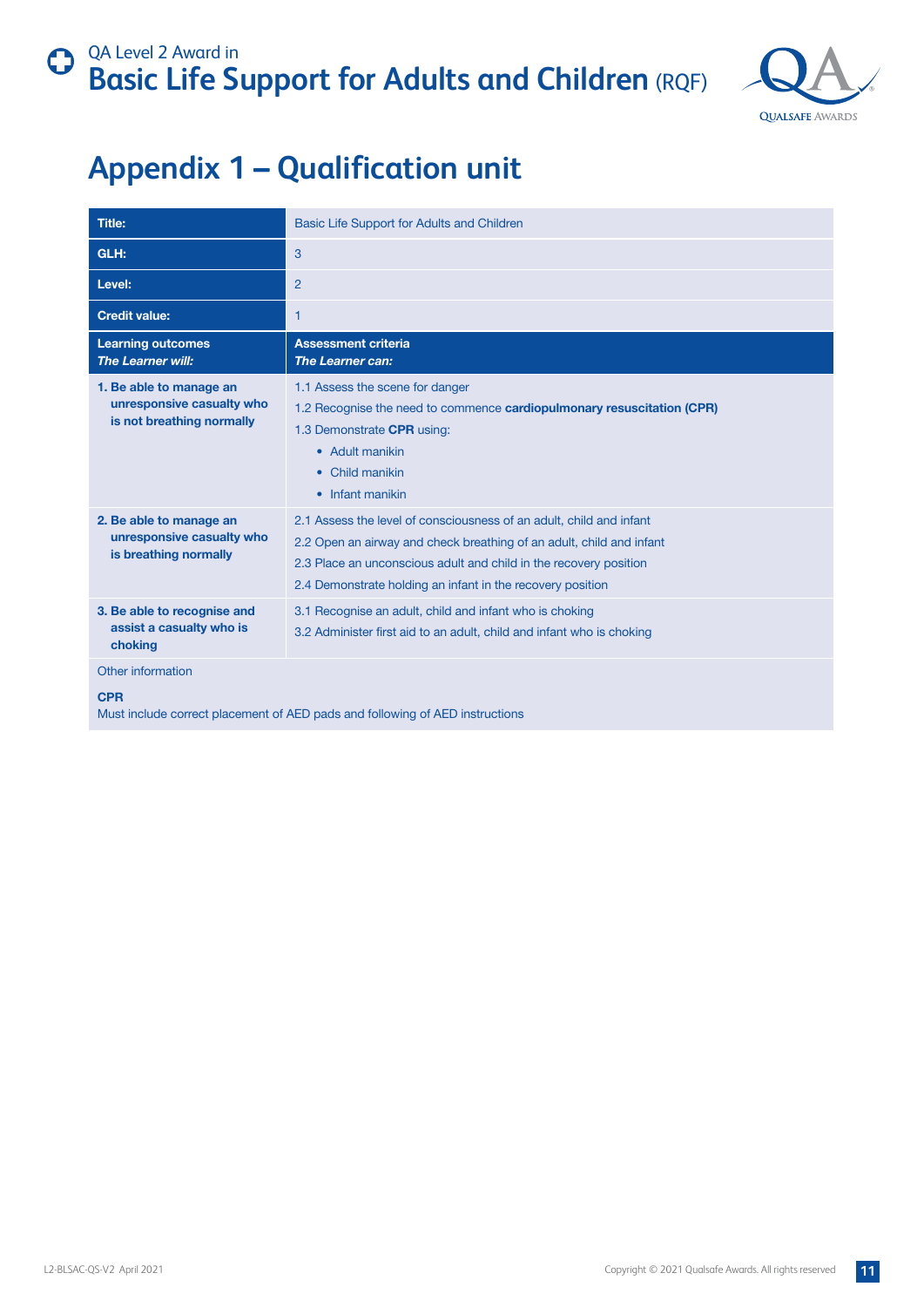

# <span id="page-11-0"></span>**Appendix 2**

### **Occupational knowledge, competence and experience**

### **Occupational knowledge and competence**

All Trainers, Assessors, IQAs and EQAs must have occupational knowledge and competence in first aid.

Acceptable evidence includes:

- Holding a current First Aid at Work Certificate issued by an Ofqual/SQA/ Qualifications Wales/CCEA Regulation recognised Awarding Organisation/Body, (or recognised equivalent\*) **or**
- Holding a current Offshore First Aid issued by a HSE approve training provider **or**
- Current registration as a Doctor with the General Medical Council (GMC)\*\* **or**
- Current registration as a Nurse with the Nursing and Midwifery Council (NMC)\*\* **or**
- Current registration as a Paramedic with the Health and Care Professions Council (HCPC)\*\*

\*recognised First Aid at Work certificate equivalents must be submitted to QA with comprehensive mapping which evidences that all assessment criteria of the FAW qualification have been achieved within the past 3 years.

\*\*registered healthcare professionals must act within their scope of practice and therefore have current expertise in first aid to teach/assess the subject.

### **Teaching experience**

All Trainers must have experience in teaching first aid. Acceptable evidence includes either of the following:

- A 36-hour log of teaching first aid within 3 years. At least 1 First Aid at Work qualification delivered within 6 months **or**
- A record of being observed by a qualified/approved Trainer within 12 months, during which practical and theoretical topics were delivered competently for a duration of 6 GLH

### **Assessing experience**

All Assessors must have experience in assessing first aid. Acceptable evidence includes either of the following:

- A log of performing assessments on 6 first aid courses within 3 years **or**
- A record of being observed by a qualified/approved Assessor within 12 months, during which 4 practical and 1 theoretical assessment were delivered competently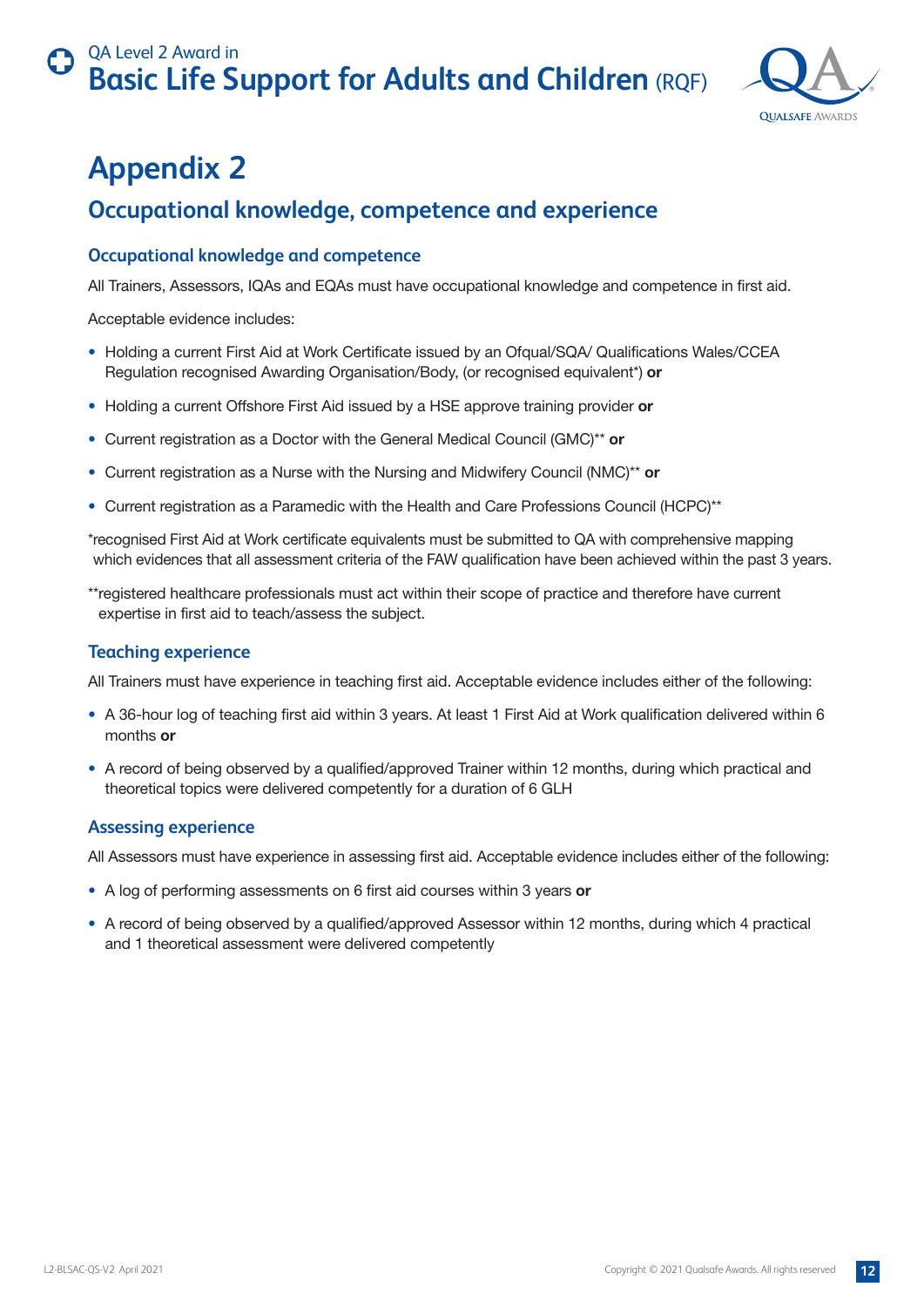

# <span id="page-12-0"></span>**Appendix 3**

### **Acceptable training/assessing qualifications**

This list is not exhaustive but provides a guide to acceptable training and/or assessing qualifications. Trainers who also assess Learners competence must hold an acceptable assessor qualification to enable them to perform both functions.

| Qualification                                                                                                   |  | <b>Assess</b> |
|-----------------------------------------------------------------------------------------------------------------|--|---------------|
| CURRENT QUALIFICATIONS (available for new trainers/assessors to undertake):                                     |  |               |
| Level 3 Award in Education and Training                                                                         |  | $\sqrt{ }$    |
| Level 4 Certificate in Education and Training                                                                   |  |               |
| Level 5 Diploma in Education and Training                                                                       |  |               |
| Level 3 Award in Teaching and Assessing in First Aid Qualifications (QCF or RQF)                                |  |               |
| Cert Ed/PGCE/B Ed/M Ed                                                                                          |  |               |
| SVQ 3 Learning and Development SCQF Level 8                                                                     |  |               |
| SVQ 4 Learning and Development SCQF Level 9                                                                     |  |               |
| <b>TQFE (Teaching Qualification for Further Education)</b>                                                      |  |               |
| Planning and Delivering Learning Sessions to Groups SCQF Level 6 (SQA Unit)                                     |  |               |
| SCQF Level 6 Award in Planning and Delivering Learning Sessions to Groups (SQA Accredited)                      |  |               |
| L&D Unit 6 Manage Learning and Development in Groups SCQF Level 8 (SQA Accredited)                              |  |               |
| L&D Unit 7 Facilitate Individual Learning and Development SCQF Level 8 (SQA Accredited)                         |  |               |
| L&D Unit 8 Engage and Support Learners in the Learning and Development Process SCQF Level 8<br>(SQA Accredited) |  |               |
| Carry Out the Assessment Process SCQF Level 7 (SQA Unit)                                                        |  | $\sqrt{ }$    |
| Level 3 Award in Assessing Competence in the Work Environment                                                   |  |               |
| Level 3 Award in Assessing Vocationally Related Achievement                                                     |  |               |
| Level 3 Award in Understanding the Principles and Practices of Assessment                                       |  |               |
| Level 3 Certificate in Assessing Vocational Achievement                                                         |  |               |
| L&D Unit 9DI Assess Workplace Competence Using Direct and Indirect Methods SCQF Level 8 (SQA<br>Accredited)     |  |               |
| L&D Unit 9D Assess Workplace Competence Using Direct Methods SCQF Level 7 (SQA Accredited)                      |  |               |
| OTHER ACCEPTABLE QUALIFICATIONS:                                                                                |  |               |
| <b>CTLLS/DTLLS</b>                                                                                              |  |               |
| PTLLS with unit 'Principles and Practice of Assessment' (12 credits)                                            |  |               |
| <b>Further and Adult Education Teacher's Certificate</b>                                                        |  |               |
| <b>IHCD Instructional Methods</b>                                                                               |  |               |
| <b>IHCD Instructor Certificate</b>                                                                              |  |               |
| <b>English National Board 998</b>                                                                               |  |               |
| Nursing mentorship qualifications                                                                               |  |               |

**Note:** Assessors who do not hold a formal assessing qualification may alternatively attend *First Aid Assessor CPD Training* with an Awarding Organisation/Body.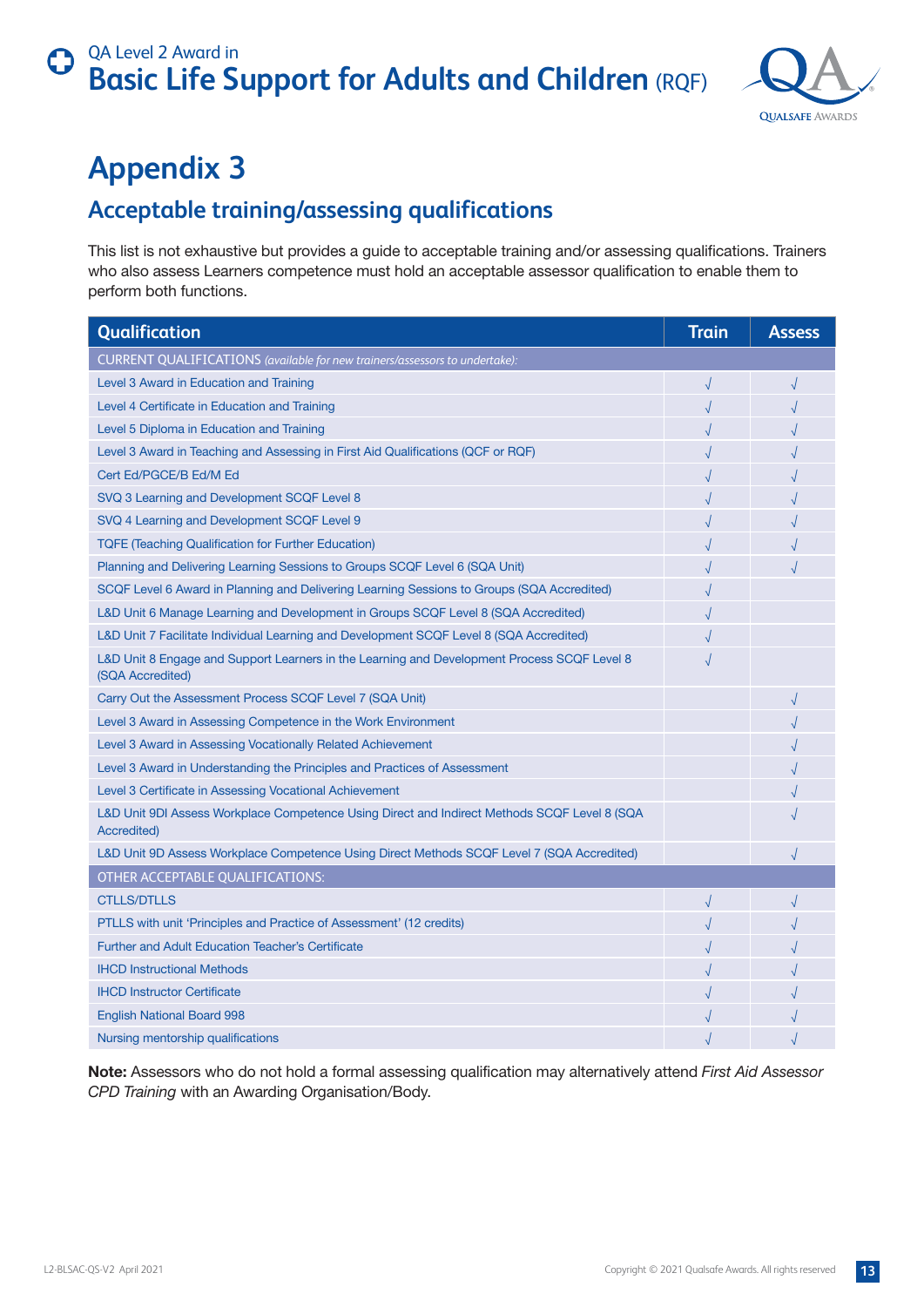

# <span id="page-13-0"></span>**Appendix 4**

### **Qualifications suitable for internal quality assurance**

This list is not exhaustive but provides a guide to acceptable IQA qualifications:

L&D Unit 11 Internally Monitor and Maintain the Quality of Workplace Assessment SCQF Level 8 (SQA Accredited)

Level 4 Award in the Internal Quality Assurance of Assessment Processes and Practice

Level 4 Certificate in Leading the Internal Quality Assurance of Assessment Processes and Practice

Conduct the Internal Verification Process SCQF Level 8 (SQA Unit)

Regulated Qualifications based on the Learning and Development NOS 11 Internally Monitor and Maintain the Quality of Assessment

V1 Conduct Internal Quality Assurance of the Assessment Process or D34 Internally Verify the Assessment Process

Internally Verify the Assessment Process SCQF Level 8 (SQA Unit)

**Note:** IQA's who do not hold a formal internal quality assurance qualification may alternatively attend *Internal Quality Assurance CPD Training* with an Awarding Organisation/Body